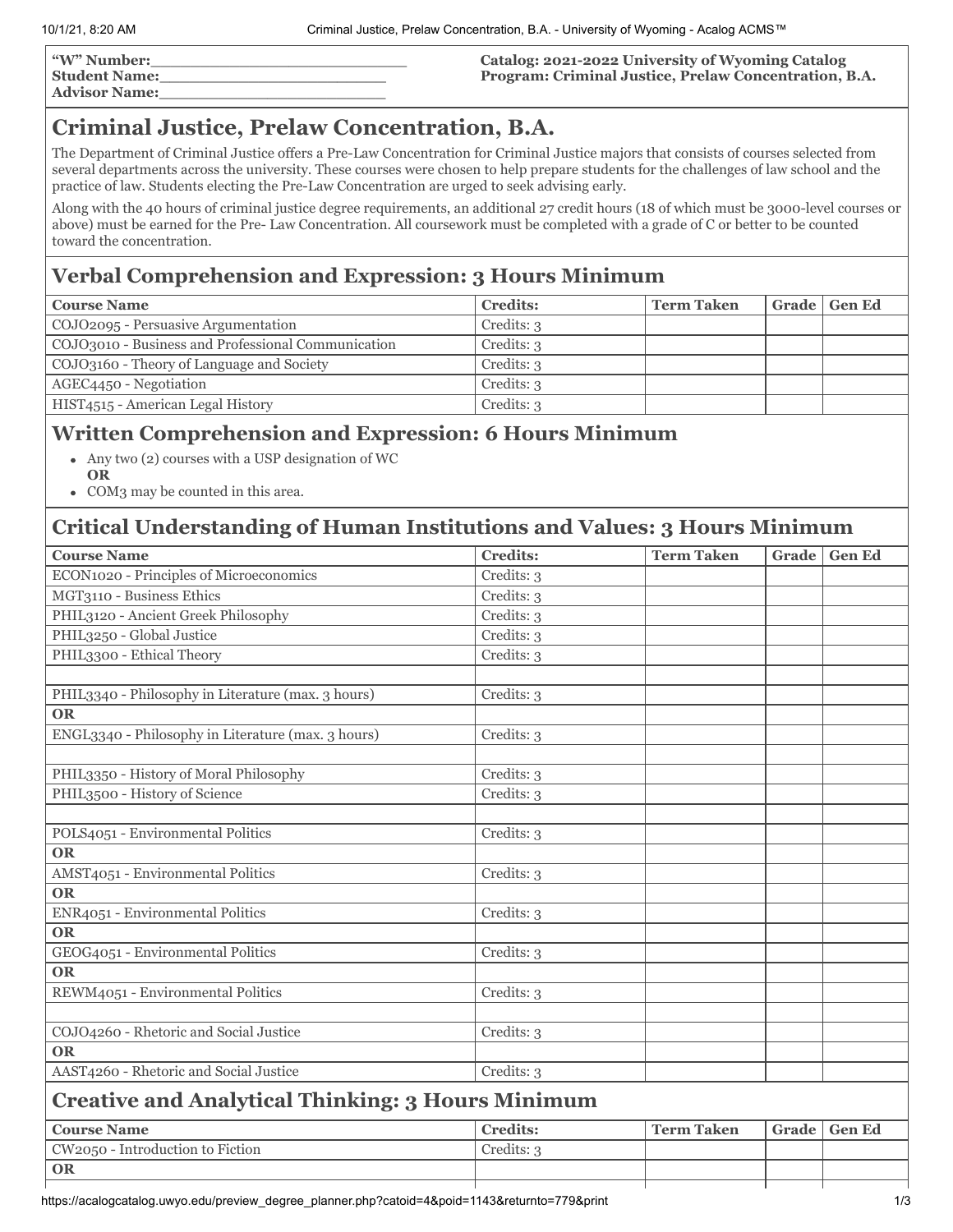| CW2060 - Introduction to Nonfiction (max. 3 hours) | Credits: 3 |
|----------------------------------------------------|------------|
| <b>OR</b>                                          |            |
| CW2080 - Introduction to Poetry (max. 3 hours)     | Credits: 3 |
|                                                    |            |
| PHIL3140 - Philosophy of Science                   | Credits: 3 |
| PHIL3420 - Symbolic Logic                          | Credits: 3 |
| PHIL3510 - Introduction to Epistemology            | Credits: 3 |
| STAT4015 - Regression Analysis                     | Credits: 3 |
|                                                    |            |
| AGEC4550 - Negotiation Analysis                    | Credits: 3 |
| <b>OR</b>                                          |            |
| ENR4550 - Negotiation Analysis                     | Credits: 3 |

# **World Cultures and International Institutions: 3 Hours Minimum**

| <b>Course Name</b>                                 | <b>Credits:</b> | <b>Term Taken</b> | Grade | <b>Gen Ed</b> |
|----------------------------------------------------|-----------------|-------------------|-------|---------------|
| INBU1040 - Introduction to International Business  | Credits: 3      |                   |       |               |
| <b>OR</b>                                          |                 |                   |       |               |
| INST1040 - Introduction to International Business  | Credits: 3      |                   |       |               |
|                                                    |                 |                   |       |               |
| HIST1320 - World History to 1500                   | Credits: 3      |                   |       |               |
| HIST1330 - World History since 1500                | Credits: 3      |                   |       |               |
|                                                    |                 |                   |       |               |
| INST2310 - Introduction to International Relations | Credits: 3      |                   |       |               |
| <b>OR</b>                                          |                 |                   |       |               |
| POLS2310 - Introduction to International Relations | Credits: 3      |                   |       |               |
|                                                    |                 |                   |       |               |
| PHIL3320 - Eastern Thought                         | Credits: 3      |                   |       |               |
|                                                    |                 |                   |       |               |
| ANTH3420 - The Anthropology of Global Issues       | Credits: 3      |                   |       |               |
| <b>OR</b>                                          |                 |                   |       |               |
| INST3420 - The Anthropology of Global Issues       | Credits: 3      |                   |       |               |
|                                                    |                 |                   |       |               |
| CRMJ4280 - Comparative Criminal Justice            | Credits: 3      |                   |       |               |
|                                                    |                 |                   |       |               |
| INST4340 - International Organizations             | Credits: 3      |                   |       |               |
| <b>OR</b>                                          |                 |                   |       |               |
| POLS4340 - International Organizations             | Credits: 3      |                   |       |               |
|                                                    |                 |                   |       |               |
| INST4370 - Global Political Economy                | Credits: 3      |                   |       |               |
| <b>OR</b>                                          |                 |                   |       |               |
| SOC4370 - Global Political Economy                 | Credits: 3      |                   |       |               |
| Electives: 9 Hours Max (3 Courses)                 |                 |                   |       |               |
| <b>Course Name</b>                                 | <b>Credits:</b> | <b>Term Taken</b> | Grade | <b>Gen Ed</b> |
| ECON1000 - Global Economic Issues                  | Credits: 3      |                   |       |               |
|                                                    |                 |                   |       |               |
| COMM1020 - Internets onal Communication            | $C$ raditer o   |                   |       |               |

| COMM1030 - Interpersonal Communication                             | Credits: 3 |
|--------------------------------------------------------------------|------------|
| <b>OR</b>                                                          |            |
| COJO 1030 - Interpersonal Communication Credits: 3                 |            |
| COMM1040 - Intro to Communication Theory                           | Credits: 3 |
| <b>OR</b>                                                          |            |
| COJO 1040 - Intro to Communication Theory Credits: 3               |            |
|                                                                    |            |
| MGT1040 - Legal Environment of Business                            | Credits: 3 |
| <b>ANTH<sub>1200</sub></b> - Introduction to Cultural Anthropology | Credits: 3 |
| CNSL2200 - Introduction to Student Leadership                      | Credits: 2 |
| STAT3050 - Statistical Methods                                     | Credits: 3 |
|                                                                    |            |